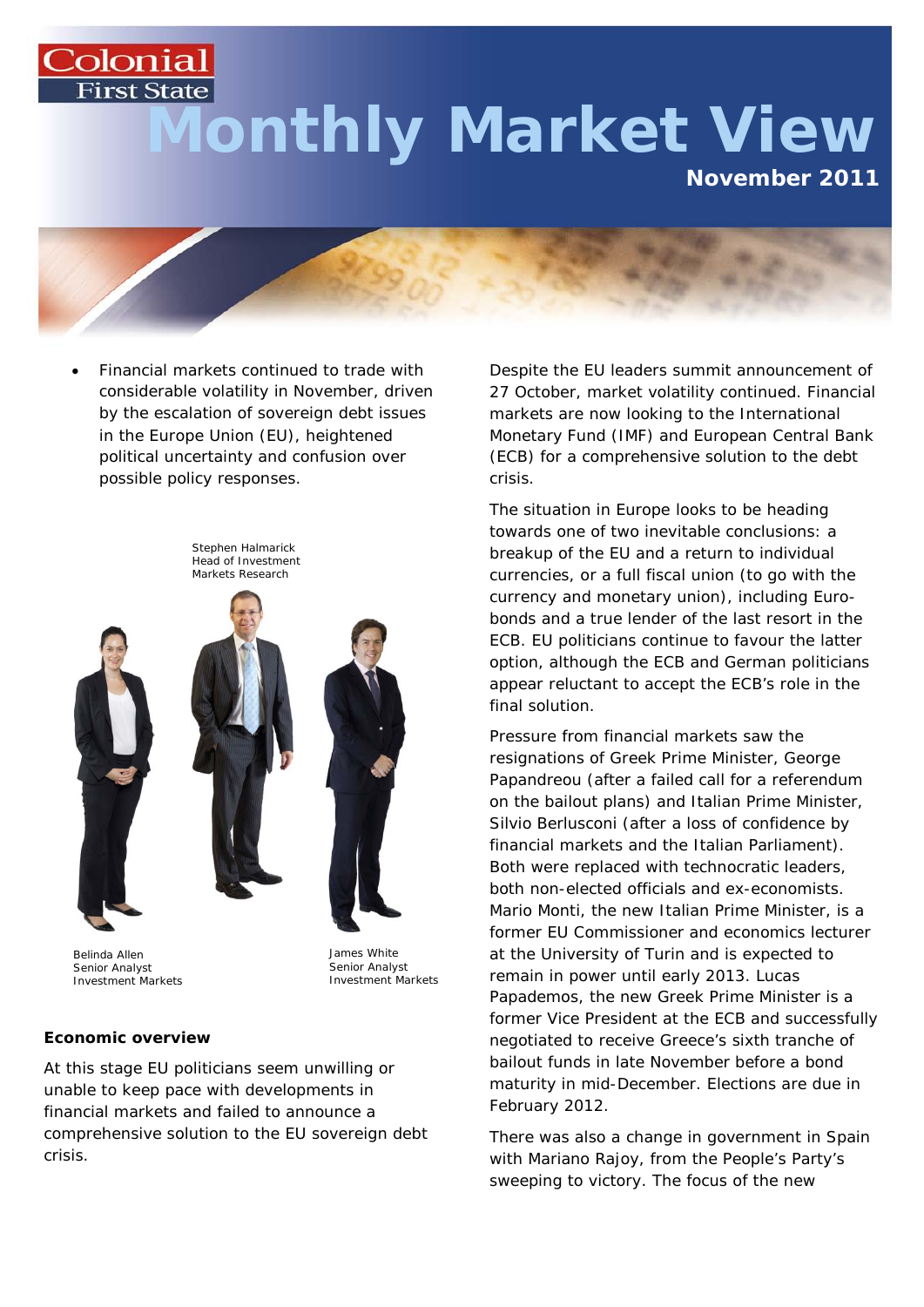government will be the implementation of further austerity measures and improving growth prospects for the economy.

Economic data in Europe continued to weaken, exacerbating the sovereign debt issues. Q3 Eurozone GDP growth was 0.2%/qtr, and 1.4%/yr. Highlights included Germany (+0.5%/qtr), France (+0.4%/qtr), Spain (+0%/qtr) and Portugal (-0.7%/qtr). See chart below for details. Unemployment rose to 10.3% for the Eurozone region and the PMI Manufacturing Index fell to 46.4% from 47.1%. CPI held steady at 3.0%.

#### **Annual GDP growth - selected EU countries (%)**



Source: Bloomberg. Data to 31 March 2011 for Greece, Germany, France and Portugal. Spain to 30 September 2011. Others to 30 June 2011.

Economic news in the US was dominated by the failure of the Super Committee to find \$US1.5 trillion of savings from the Federal Budget over the next 10 years. An automatic \$US1.2 trillion will now be cut from the budget, 50% of which will come from defence spending. The major ratings agencies were unmoved by the failure, with Standard and Poor's and Moody's affirming the US sovereign rating at AA+ and AAA respectively. Fitch placed the US on negative outlook.

US economic data continued its run of beating expectations, but still remained well below average levels. Highlights included the unemployment rate falling to 9.0% (was 9.1% and down to 8.6% in early December) and upward revisions to employment in the prior two months. The University of Michigan Consumer Confidence index rose to 64.1 (was 60.9), retail sales gained +0.5%/mth and Thanksgiving sales late in the month were strong. Housing market data disappointed.

Data in China continued to slow, leading to considerable volatility in commodity prices and adding to global financial market volatility. The PMI Manufacturing Index fell to 49.0% from 50.4% (the first sub-50 reading since February 2009; see the chart below for details) and annual export growth slowed to 15.9%/yr from 17.1%/yr. This led to the first easing of bank capital requirements since September 2008.

#### **China – Purchases Managers Index**



Source: Bloomberg. Data to December 2011

In Australia, retail sales data was released for October and showed sales rose by 0.2%/mth to be 3.4% higher than a year ago. This was slightly below expectations, with department store sales remaining the weak spot in retailing. The housing sector also remains weak, with residential approvals dropping 11% over the month and house prices falling 0.5% to be 4.0% lower than a year ago. The unemployment rate in Australia ticked down to 5.2% from 5.3% after employment rose by 10,000 in October. However the pace of employment growth still remains subdued.

The mining sector remains strong with capital expenditure rising by 12.3% in Q3 - well above market expectations of 8%. Total capex is now at a record pace of 31.1%/yr. Australian construction work rose 12.5% in Q3 (expected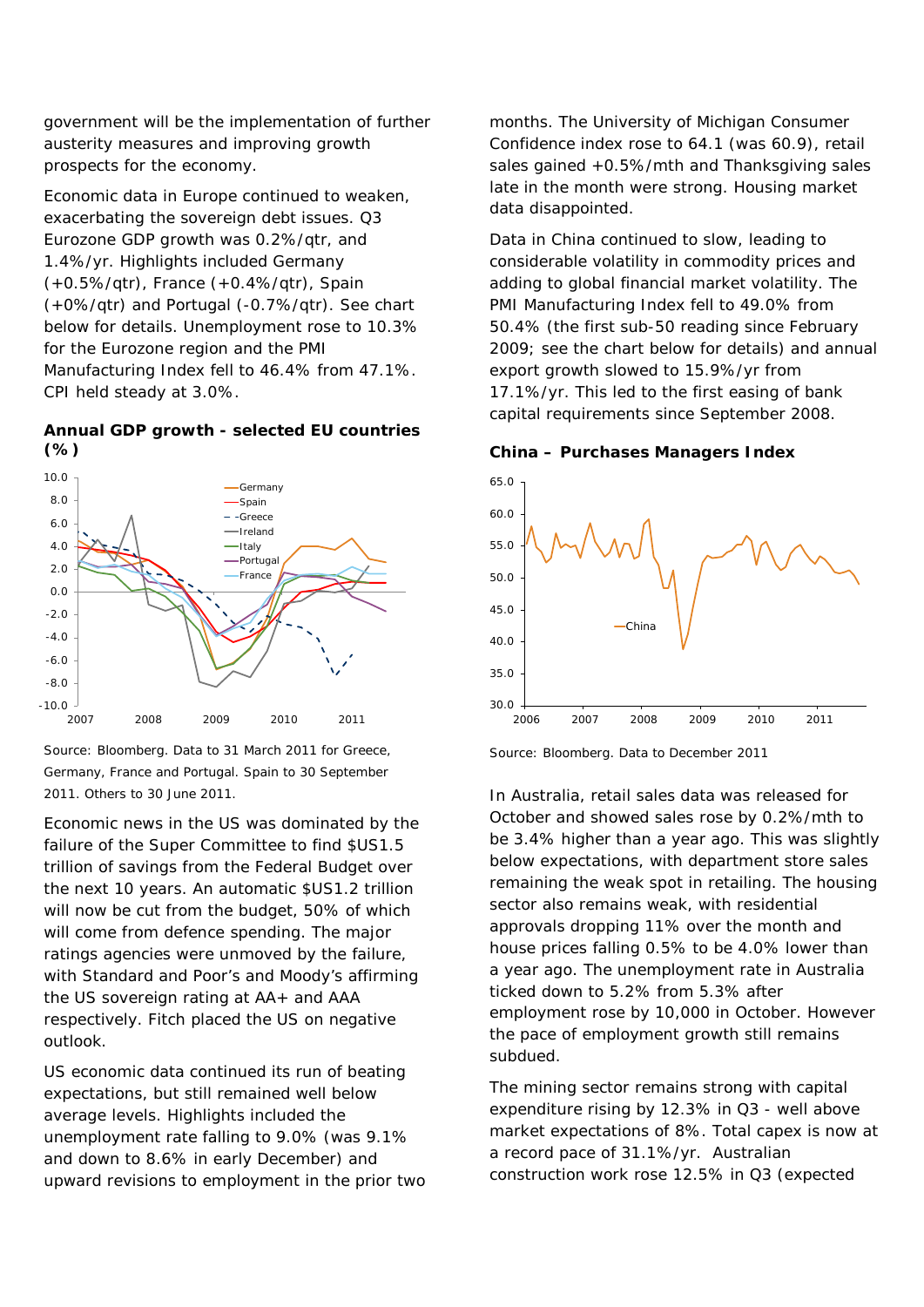+2%) and is now 18.5% higher than a year ago this is the largest quarterly rise on record. Private engineering work rose 36% in Q3, with the rise predominately in WA. See the chart below for capital expenditure intentions for 2012.

# **Capital Expenditure – actual and intentions (\$Abn)**



### **Australian shares**

A wide range of listed Australian companies hosted Annual General Meetings during November, with some providing comments regarding current trading conditions. Most companies confirmed that the operating environment remains challenging, although those exposed to rising capital expenditure in the mining and energy sectors continue to perform relatively well. AGM commentaries had a limited influence on the market. Instead, investor sentiment remained almost exclusively driven by the latest headlines regarding the European sovereign debt crisis.

The failure of a global hedge fund – MF Global – did nothing to support fragile confidence in share markets worldwide. The S&P/ASX 200 Accumulation Index declined by 3.5%, offsetting some of the gains made in October. Unsurprisingly, defensive areas of the market such as Health Care, Utilities and Telecoms tended to outperform the falling market. The influential Financials and Materials sectors both underperformed. Consumer Discretionary stocks also struggled, despite some encouraging US retail sales data towards the end of the month.

The interest rate cut in early November was widely anticipated by the share market and had been fully reflected in valuations. A sustained period of monetary policy easing could, however, affect the share prices of a number of listed Australian companies. Consensus suggests that interest rates will be lowered further in the near term, which could have implications for companies' debt servicing costs and exchange rates.

### **Global shares**

Global equity markets were faced with a number of issues in November including the escalation of European sovereign debt concerns, political uncertainty, the failure of MF Global, rising bank funding costs and downgrades to banks globally due to a new methodology by Standard and Poor's.

The MSCI World Net Index fell 2.7% in USD terms after a sharp 10% gain in October. In AUD terms, the index rose 0.6% given the fall in the AUD during the month.

The Dow rose 0.8%, the S&P 500 was down 0.5% and the NASDAQ fell 2.4%. US equity markets were amongst the best performers globally in November. US listed companies remain in a sound position with almost \$2 trillion in liquid financial assets on balance sheets.

European markets were weaker across the board. The German DAX fell 0.9%, the French CAC was down 2.7%, Spain fell 5.6% and the Italian equity market was down 4.7%.

In Asia, markets also recorded losses, with Thailand the exception (+2.1%).The Nikkei fell 6.1% given the recent strength in the Yen. Economic data released over the month continues to point towards an economic recovery post natural disasters. Elsewhere in Asia, Hong Kong (-9.4%), Singapore (-5.4%), South Korea (-3.2%), Taiwan (-9.0%) and Malaysia (-1.3%) all recorded losses.

In terms of sector performance, the Financials sector was the worst performer on heightened concerns about bank solvency in Europe and contagion to US financials. The sector fell 7.3% in November. Commodity prices were mixed with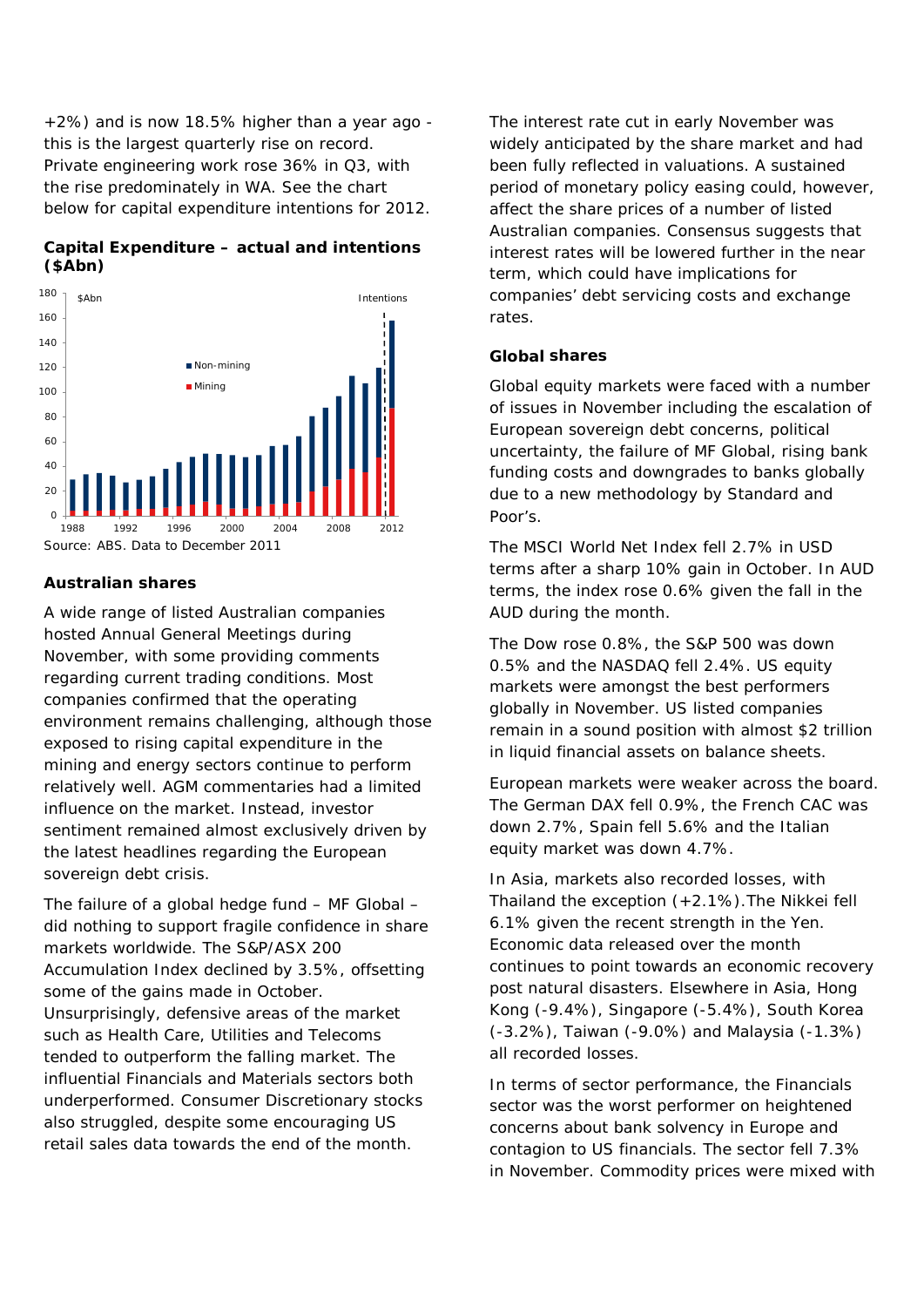gains in lead and zinc. This did not stop the Materials sector falling by 3.4%, led primarily by concerns over weakening growth in China.

The oil price rose 7.7% to more than US\$100/barrel on geopolitical risks in the Middle East. The energy sector fell 0.3%. Consumer staples were the top performing sector, rising 0.3%.

# **Global emerging markets**

Emerging markets recorded sharp losses in November on rising risk aversion, falling 6.6% in USD terms and 3.4% in AUD terms.

There were signs that inflation pressures continued to ease in emerging economies with China, Indonesia, Korea and Thailand all seeing falls in annual inflation growth. This has prompted further easing in monetary policy in Brazil, with the official cash rate now 11%, down from a peak of 12.5%. Thailand and Indonesia also eased policy in November.

There was a significant divergence of returns within the sector. Argentina (-10.8%), Czech Republic (-5.5%) and Sri Lanka (-3.7%) all recorded losses. The Chinese equity market fell 9.9% on further signs of weaker growth in both exports and domestic demand. House prices in Tier 1 cities also continued to fall.

Other major markets, including Brazil (-2.5%), Poland (-4.0%) and Turkey (-3.3%) fell. Hungary (+.2%), Russia (+.1%) and Mexico (+1.9%) recorded gains.

#### **Fixed interest**

Most major global bond markets saw a fall in yields in November. Europe's sovereign debt crisis entered a perilous new phase as the halting political progress towards a credible solution to the crisis threatened the stability of the region's economic and monetary union.

Bond market investors reacted favourably to political change in Greece and Italy with peripheral spreads narrowing momentarily midmonth due in-part ECB participation in the French and Spanish government bond auctions.

However, the fall in yields of the most indebted countries failed to inspire market confidence in

risk assets and a further set-back occurred when the German government managed to sell barely half the bonds that it had offered in an auction on 23 November – a sign that the Euro area's troubles are beginning to affect its strongest economies. German 10-year Bunds sold off by 16 bps immediately after the auction.

Moreover, the ECB admitted it had failed to attract enough deposits from European banks to balance out the sovereign bonds it has recently bought.

Towards month-end, market participants became more optimistic after it emerged that a larger policy response was on the cards for Europe; several major global central banks announced a co-ordinated plan to support the global financial system.

Overall, US 10-year Treasury yields declined by 6bps to 2.05% at November month-end from 2.11% at the end of October.

At his first meeting as ECB President in early November, Mr Mario Draghi confirmed the ECB's unanimous decision to ease its monetary policy stance, cutting the official cash rate to 1.25% from 1.5% citing the deteriorating growth outlook. German 10-year bunds increased by 21bps to 2.23% at November-end.

10-year sovereign bond yields in the rest of Europe rose sharply, with France (+29bps to 3.39%), Spain (+69bps to 6.23%), Italy (+93bps to 7.02%), Portugal (+226bps to 14.05%), Greece (+876bps to 32.00%) on growing concern over the viability of the EFSF.

In the UK the Monetary Policy Committee (MPC) voted unanimously to leave the Bank of England (BoE) rate unchanged at .5% and retained its £275 billion asset purchase programme. The UK 10-year gilt yield decreased by 13bps to 2.31% at month-end. The 10-year JGB yield increased by 3bps to finish the month at 1.07%.

The Australian bond market also saw yields fall in November. 10-year CGS yields decreased by 58 bps to 3.93% at November-end, having ended the previous month at 4.51%. This was the largest monthly fall in 10-year yields since December 2008. A new intra-day low of 3.81%